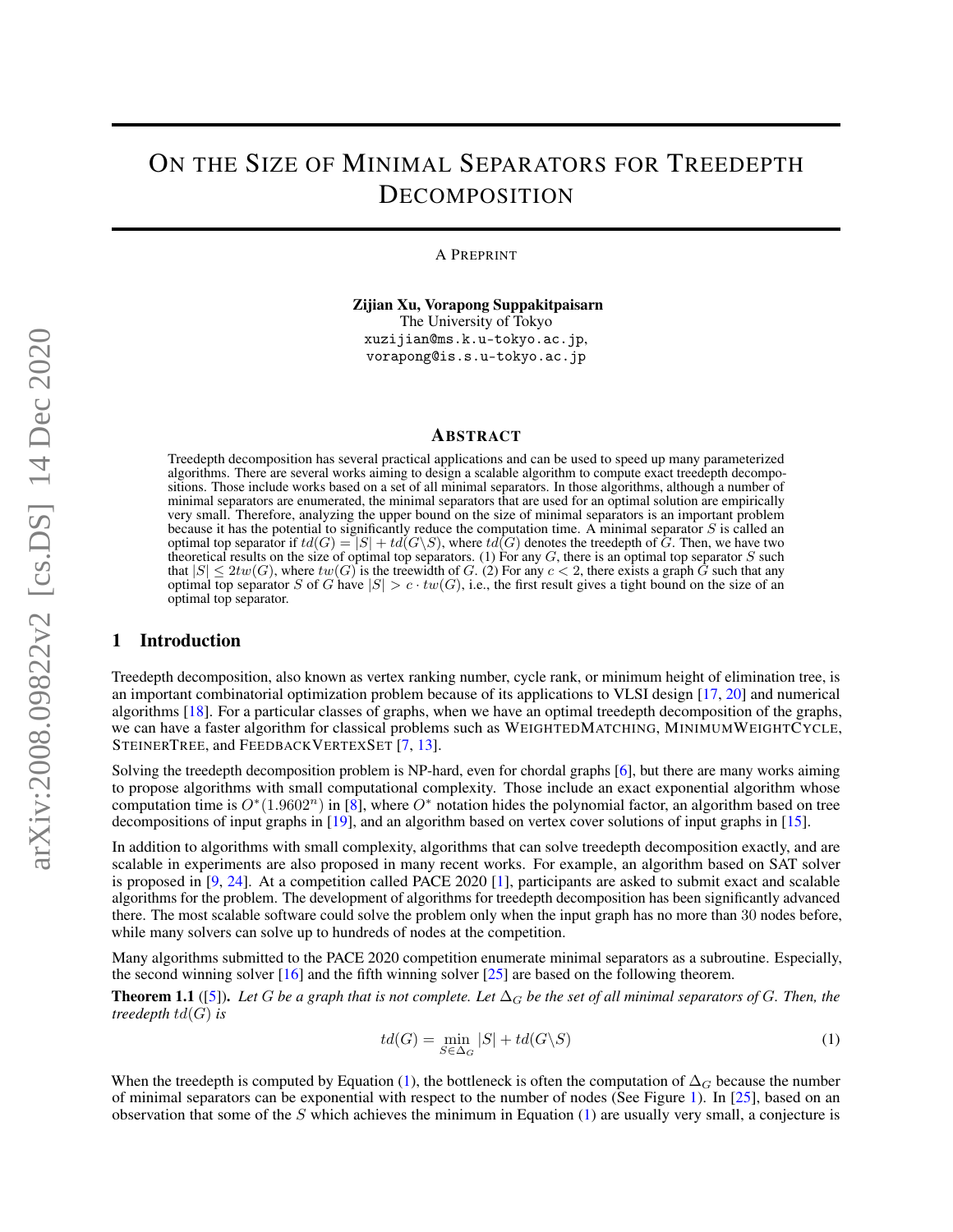proposed that there exists a minimal separator of size at most treewidth and it achieves the minimum in Equation [\(1\)](#page-0-0). Formally, for a graph G that is not complete, let  $\Delta_{G}^* := \{ S \in \Delta_G \mid td(G) = |S| + td(G \setminus S) \}$ . Then, for some  $S \in \Delta_G^*$ , they conjecture that  $|S| \leq tw(G)$ , where  $tw(G)$  denotes the treewidth of G. This conjecture is important because if it is true, we can significantly reduce the number of minimal separators that we have to enumerate and can suppress the computation time.

In this paper, we answer this conjecture by the following two theorems.

<span id="page-1-2"></span>**Theorem 1.2.** Let G be a graph that is not complete. Then, for some  $S \in \Delta_G^*$ ,  $|S| \leq 2tw(G)$ .

<span id="page-1-0"></span>**Theorem 1.3.** *For any*  $c < 2$ *, there exists a graph* G *such that for any*  $S \in \Delta_G^*$ ,  $|S| > c \cdot tw(G)$ *.* 

By Theorem [1.3,](#page-1-0) we show that the conjecture is false.

#### 1.1 Paper Organization

In Section [2,](#page-1-1) we summarize some important concepts that are used throughout this paper, which include the definitions of the treedepth, the treewidth and minimal separators.

In Section [3,](#page-3-0) we give the proofs for Theorem [1.2](#page-1-2) and Theorem [1.3.](#page-1-0) The proof of Theorem [1.3](#page-1-0) is constructive.

In Section [4,](#page-9-0) we give some examples of graph classes that have smaller upper bound on the size of  $S \in \Delta_G^*$  than  $2tw$ . Specifically, we show that for chordal graphs, outerplanar graphs and cographs, the size of minimal separators are at most tw.

## <span id="page-1-1"></span>2 Preliminary

In this section, we define the treewidth, the treedepth, minimal separators, and the top separator.

#### 2.1 Notation

In this paper, G denotes an undirected unweighted graph.  $V(G)$  or simply V denote the vertex set. We use n and m for the number of nodes and edges, respectively.

For a vertex set  $S \subseteq V$ ,  $G[S]$  is the subgraph induced by S. We use  $G\setminus S$  for the graph obtained from G by removing S, that is,  $G\setminus S = G[V\setminus S]$ . When  $S = \{v\}$ , we simply write  $G\setminus v$  for short. Lastly, we write  $C(G)$  to denote the set of connected components of (possibly connected) graph  $G$ . A graph  $H$  is called a minor of  $G$  if  $H$  can be obtained from G by contracting some edges, removing some edges, and removing some isolated vertices.

#### 2.2 Treewidth

Treewidth of G, denoted by  $tw(G)$  or tw, is the number to show how much G is close to being a tree. The number  $tw(G)$  is one when G is a tree and it is as large as  $|V| - 1$  when G is a completed graph.

Before giving a definition of treewidth, we define tree decomposition in the following definition.

**Definition 2.1** (Tree decomposition). A tree decomposition of a graph G can be defined as  $(\mathcal{T}, f)$  where  $\mathcal T$  is a tree and f is a function from  $V(\mathcal{T})$  to  $2^{V(G)}$  with the following properties:

- 1. U  $\tau \in \mathcal{T}$  $f(\tau) = V(G);$
- *2. For each edge*  $u, v$  *of*  $G$ *, there is a node*  $\tau \in V(\mathcal{T})$  *such that*  $u, v \subseteq f(\tau)$ *;*
- *3.* For each  $v \in V(G)$ , if  $\mathcal{T}_v$  is a subtree of  $\mathcal{T}$  induced by the set of nodes  $\{\tau \in V(\mathcal{T}) : v \in f(\tau)\}\)$ , then  $\mathcal{T}_v$  is *connected.*

For each  $\tau \in V(\mathcal{T})$ , we call the node set  $f(\tau)$  as a bag of T. We denote the maximum bag size of a tree decomposition  $(T, f)$  by  $b(T, f) := \max_{\tau \in V(T)} |f(\tau)|$ . Treewidth of G is then can be defined as in the following definition:

**Definition 2.2** (Treewidth). A tree decomposition  $(T^*, f^*)$  is an optimal tree decomposition of G if, for any tree decomposition  $(T, f)$ ,  $b(T, f) \geq b(T^*, f^*)$ . Treewidth of G or  $tw(G)$  is the maximum bag size of  $(T^*, f^*)$ , i.e.  $tw(G) := b(\mathcal{T}^*, f^*).$ 

By the definition of tree decomposition, we have the following proposition for unconnected graph G.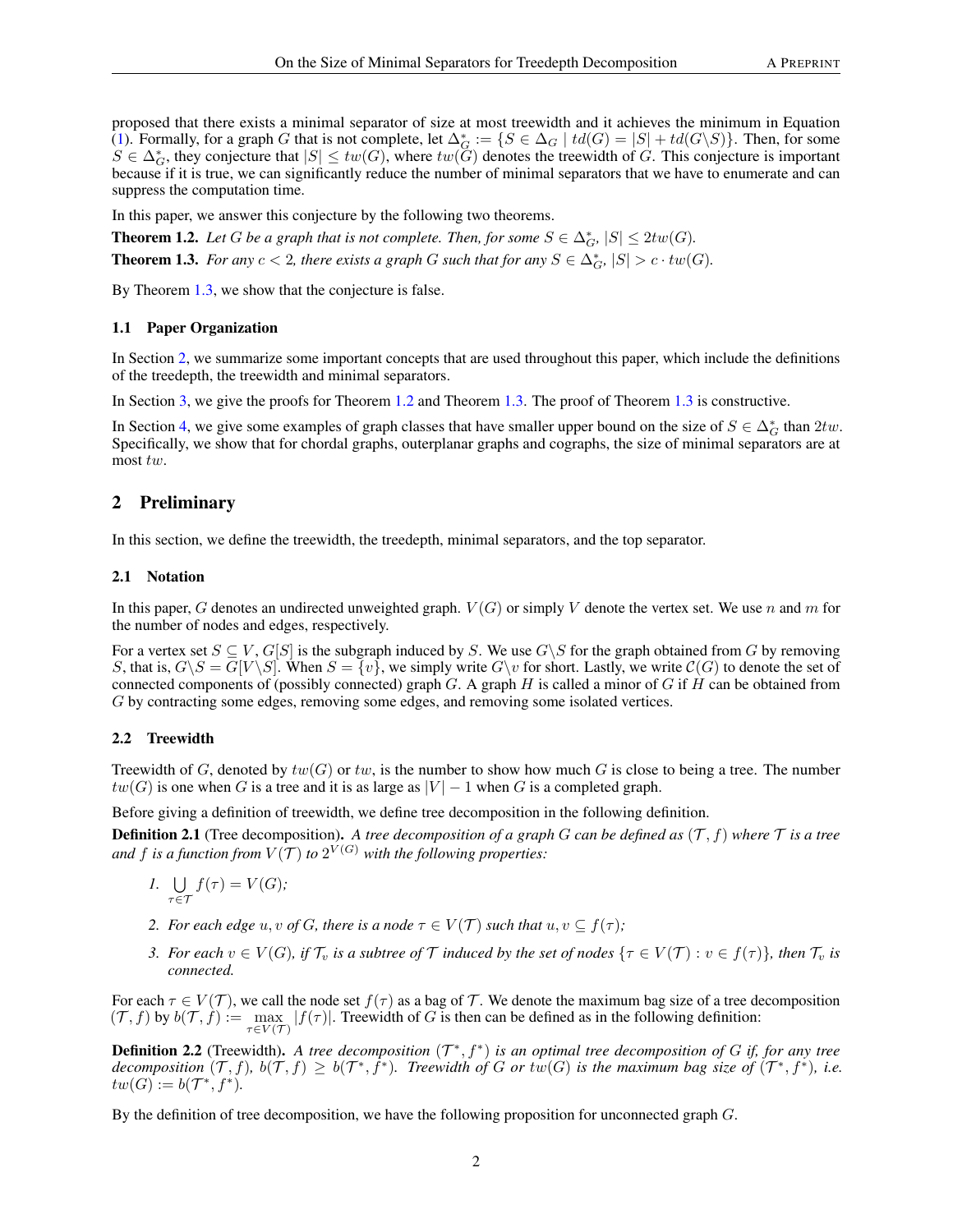

Figure 1: A graph with  $tw = 2$  that has exponential number of minimal separators.

<span id="page-2-1"></span>Proposition 2.1. *Let* G *be a graph that is not connected. Then, the treewidth of* G *is*

<span id="page-2-0"></span>
$$
tw(G) = \max_{C \in \mathcal{C}} tw(G[C]).
$$

*Proof.* An optimal tree decomposition of G can be constructed by connecting each decomposition for the connected components to make it a tree.  $\Box$ 

Next, we define the treedepth, which is the main topic of this paper. The treedepth of  $G$ , denoted by  $td(G)$  or  $td$  is the number to show how much  $G$  is close to a star graph.

Definition 2.3 (Rooted forest). *A rooted graph* T *is called a rooted forest is any connected component of* T *is a rooted tree. The height of* T *is defined as the maximum height among the rooted trees in* T*.*

A treedepth decomposition of  $G$  is defined as follows:

Definition 2.4 (Treedepth decomposition). *Let* G *be a connected graph. A rooted forest* T *is called a treedepth decomposition of* G *if*

*1.*  $V(T) = V(G)$ .

*.*

2. For any  $(u, v) \in E(G)$ , u and v satisfies ancestor-descendant condition in T, that is, there exists a rooted tree  $T'$  *in*  $\overline{T}$  *and*  $\overline{u}$  *is an ancestor of*  $\overline{v}$  *or*  $\overline{v}$  *is an ancestor of*  $\overline{u}$  *in*  $T'$ *.* 

By the definition of treedepth decomposition, we can define the treedepth of graph  $G$  in the following definition. Definition 2.5 (Treedepth). *The treedepth of graph* G*, denoted by* td(G) *is the minimum height among all treedepth decompositions of* G*.*

By the definition of the treedepth decomposition and the treedepth, we have the following proposition.

<span id="page-2-2"></span>Proposition 2.2. *Let* G *be a graph that is not connected. Then, the treedepth of* G *is*

$$
td(G) = \max_{C \in \mathcal{C}(G)} td(G[C])
$$

Unless mentioned otherwise, we assume that  $G$  is a connected graph in this paper. However, by Proposition [2.1](#page-2-1) and Proposition [2.2,](#page-2-2) it is easy to extend the discussion for G that is not connected.

A treedepth decomposition of G is called *optimal* if its height is equal to the treedepth of the graph.

It is known that, for any graph  $G, td(G) > tw(G) + 1$  (See [\[2,](#page-11-1) [8\]](#page-12-6) for detailed explanation).

## 2.3 Separators and Minimal Separators

A node set  $S \subseteq V$  is called an a-b separator if  $a, b \in V$  are not connected in  $G \backslash S$ . An a-b separator S is called a minimal a-b separator if any proper subset of S is not an a-b separator. A node set  $S \subseteq V$  is called a minimal separator if S is a minimal a-b separator for some a,  $b \in V$ . We denote the set of all minimal separators of G by  $\Delta_G$ .

A graph may have an exponential number of minimal separators with repect to its node size, even when the treewidth is small (See Figure [1](#page-2-0) for example). In [\[22\]](#page-12-14) an algorithm for enumerating all separators are proposed. The running time of the algorithm is in  $O(n^3m)$  per separator. The algorithm is later modified in [\[23\]](#page-12-15) to enumerate only minimal separators with bounded size. The time complexity of this modified algorithm is not given in [\[23\]](#page-12-15), but it is practically fast and is used in many software [\[16,](#page-12-11) [23\]](#page-12-15).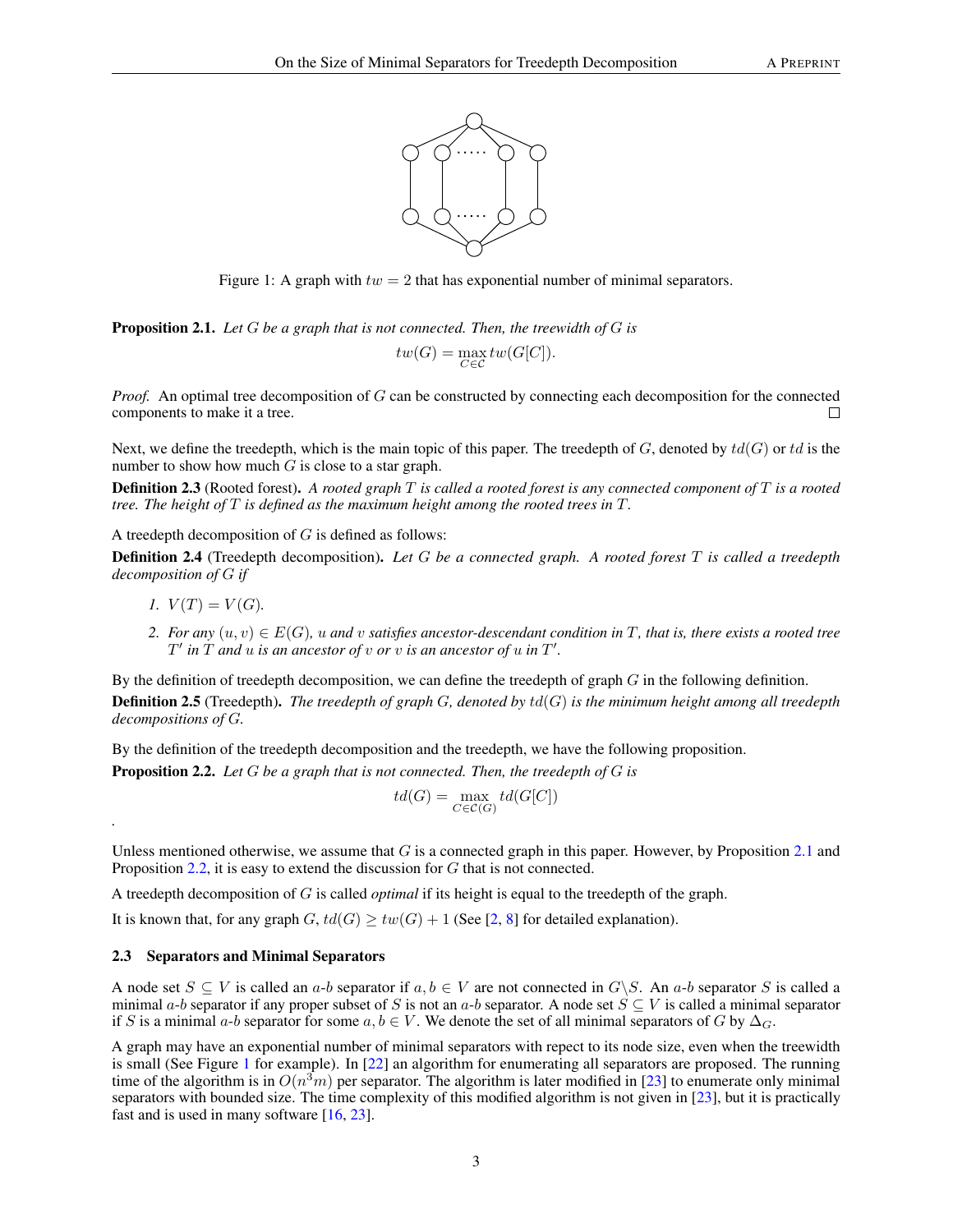

<span id="page-3-2"></span>Figure 2: Optimal treedepth decomposition obtained from Equation [\(2\)](#page-3-1)

#### 2.4 Calculating Treedepth Using Minimal Separators

It is discussed in [\[5\]](#page-12-13) that we can compute an optimal treedepth decomposition by determining separators in a top-down way.

<span id="page-3-1"></span>
$$
td(G) = \begin{cases} |V| & \text{if } G \text{ is complete} \\ \min_{S \in \Delta_G} \left( |S| + \max_{C \in \mathcal{C}(G \setminus S)} td(G[C]) \right) & \text{otherwise} \end{cases}
$$
(2)

To calculate an optimal treedepth decomposition from Equation [\(2\)](#page-3-1), the authors begin by finding the set  $\Delta_G$ . Then, for each minimal separator  $S \in \Delta_G$  and for each connected component  $C \in C(G \backslash S)$ , they recursively calculate  $td(G[C])$ . Then, for a graph G that is not complete, we obtain a separator  $S^* \in \Delta_G^* := \{S \in \Delta_G \mid td(G) = \emptyset\}$  $|S| + \max_{C \in \mathcal{C}(G \setminus S)} td(G[C])\}.$  An optimal treedepth decomposition obtained from the algorithm is a tree which:

- 1. the top of the tree is a simple path consisting of all nodes in  $S^*$ ;
- 2. the bottom end of the simple path have several branches, each of the branches is connected to the root of an optimal treedepth decomposition for  $C \in \mathcal{C}(G\backslash S)$ , which can be computed recursively by the same algorithm.

We illustrate the above algorithm in Figure [2.](#page-3-2)

#### 2.5 Top Separator

Since we are interested in the size of  $S$  that appears in Equation [\(2\)](#page-3-1), we define the top separator for treedepth decompositions.

Definition 2.6. *Let* T *be a treedepth decomposition. For convenience, if* T *is a path, we define the top separator of* T, denoted as ts(T) as ts(T) :=  $V(T)$ *. Otherwise, let*  $depth(T, v)$  *denote the depth of* v *in* T and let p be *the vertex that has more than one children and has smallest depth. Then, the top separator of* T *is defined as*  $ts(T) := \{v \mid depth(T, v) \leq depth(T, p)\},$  *i.e.,*  $ts(T)$  *is the nodes that lie on the path between the root of* T *and* p, *inclusive.*

The following proposition is straightforward from Equation [\(2\)](#page-3-1).

Proposition 2.3. *There exists a treedepth decomposition whose top separator is a minimal separator.*

If T is an optimal treedepth decomposition,  $ts(T)$  is called an optimal top separator.

## <span id="page-3-0"></span>3 Main Theorems

In this section, we give two theoretical results on the size of optimal top separators.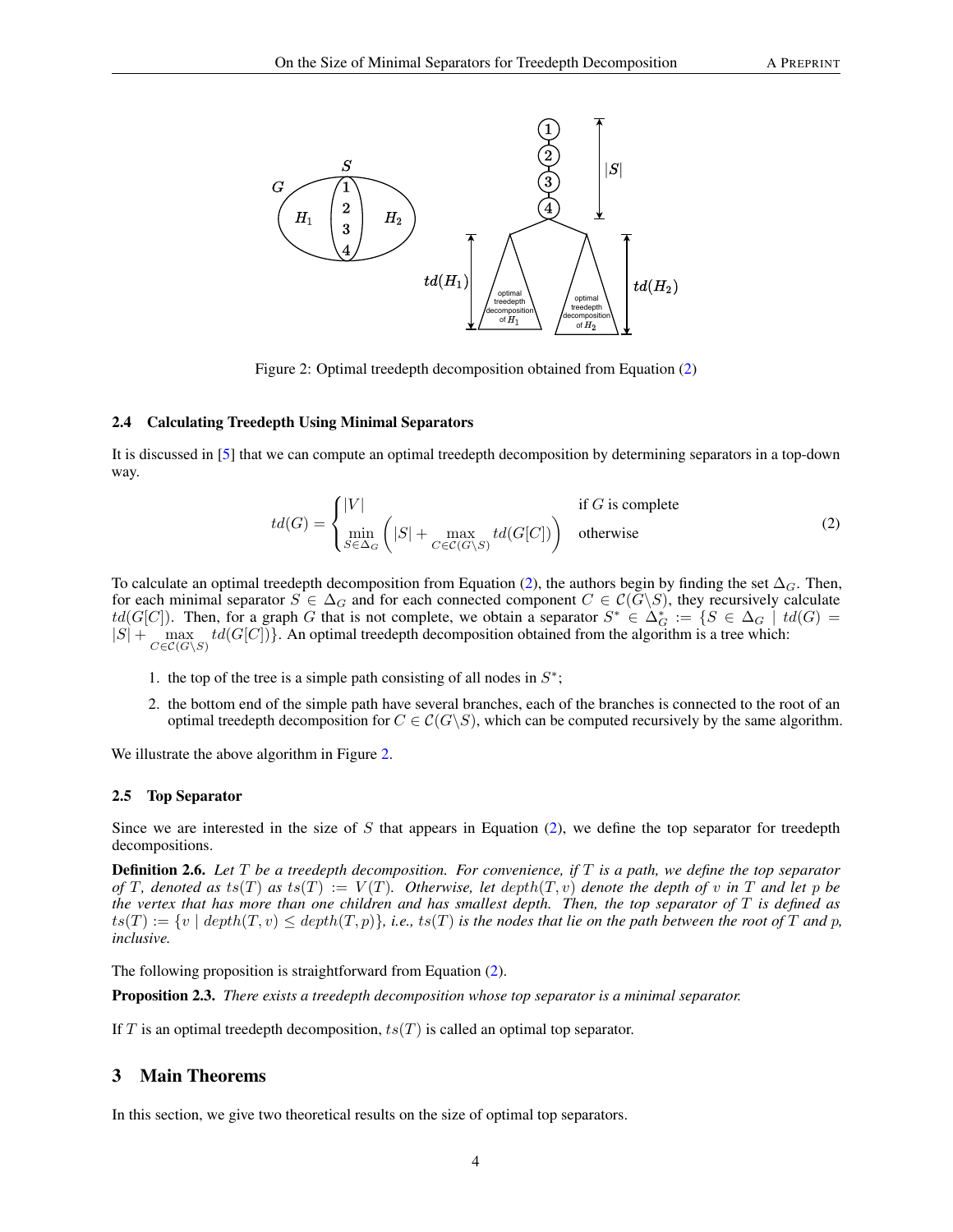

<span id="page-4-1"></span>Figure 3: A rough sketch of a better decomposition using separator  $S'$ 

## 3.1 Proof of Theorem [1.2](#page-1-2)

First we begin with Theorem [1.2,](#page-1-2) which states for any graph  $G$ , there is an optimal treedepth decomposition  $T$  such that  $ts(T) \leq 2tw(G).$ 

We start with the following lemma which states the existence of a balanced separator.

<span id="page-4-0"></span>**Lemma 3.1** (Lemma 7.19 of [\[4\]](#page-12-16)). Let G be a graph and let  $U \subseteq V$ . Then, there exists a separator S of G, such that

- $|S| \leq tw + 1$ .
- G[U\S] *has more than one connected components.*
- *The size of each connected component in*  $G[U\setminus S]$  *is at most*  $|U|/2$ *.*

We are now ready to prove Theorem [1.2.](#page-1-2)

*Proof of Theorem [1.2.](#page-1-2)* For any separator  $S \in \Delta_G$ , let  $h(S) := |S| + \max_{C \in \mathcal{C}(G \setminus S)} td(G[C])$ , i.e.,  $h(S)$  is the small height among all treedepth decompositions that have  $S$  as the top separator. Consider a separator  $S$  with size larger than  $2tw(\tilde{G})$ . By Lemma [3.1,](#page-4-0) there is a separator S' of G with a size no larger than  $tw(G) + 1$ , such that each connected subgraph  $G'$  of  $G\backslash S'$  has  $|V(G') \cap S| \leq |S|/2$ . To prove this theorem, we will show that  $h(S') \leq h(S)$ , and, hence, there is always an optimal top separator with size no larger than  $2tw(G)$ .

We consider the following treedepth decomposition T (See Figure [3](#page-4-1) for inexact but helpful illustration).

- The top of  $T$  is a path of nodes in  $S'$ .
- The bottom node of the path has  $k := |\mathcal{C}(G \backslash S')|$  branches. We denote the connected subgraphs in  $\mathcal{C}(G \backslash S')$ by  $G'_1, \ldots, G'_k$ . A tree rooted at branch  $i \in \{1, \ldots, k\}$ , denoted by  $T_i$ , will soon be a treedepth decomposition of  $G_i'$ .
- If  $V(G'_i) \cap S' = \emptyset$ ,  $T_i$  is an arbitrary optimal treedepth decomposition of  $G'_i$ .
- Otherwise, the top of  $T_i$  is a path of nodes in  $V(G_i') \cap S$ . The bottom node of the path have  $|\mathcal{C}(G_i' \setminus S)|$ branches. Each of the branches is an arbitrary optimal treedepth decomposition of each connected subgraph in  $\mathcal{C}(G_i'\backslash S).$

It is straightforward to check that T is a valid treedepth decomposition of G. Indeed,  $T_i$  is actually a treedepth decomposition of  $G'_i$ , and, for  $i \neq j$ ,  $V(T_i) \cap V(T_j) = \emptyset$ .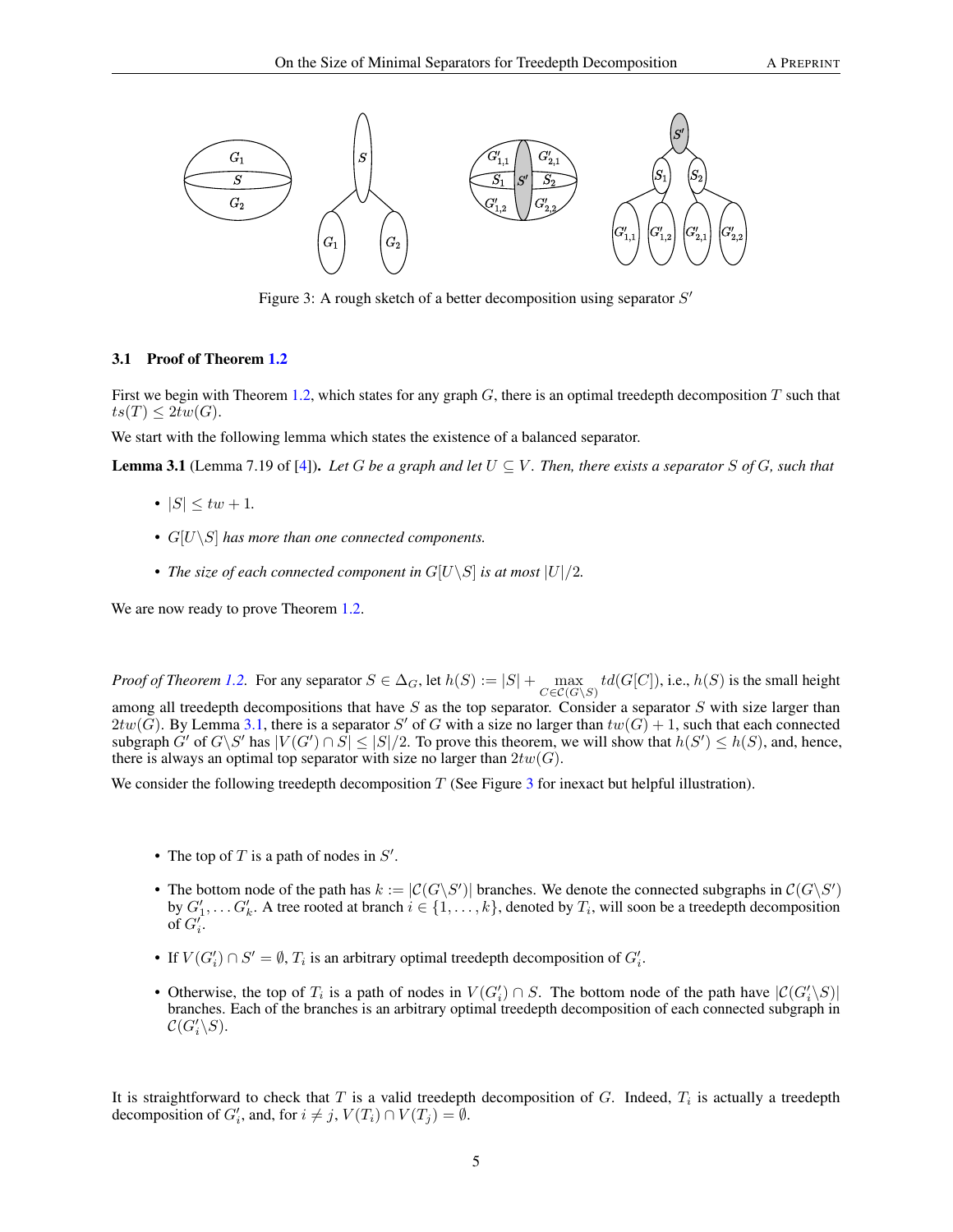

Figure 4: Sketch of the construction. Roughly, the graph is constructed by adding long paths of a certain length (red parts) to two ends of a grid. The unique optimal top separator is the blue nodes, whose size is almost twice the treewidth.

The height of  $T$  is

<span id="page-5-0"></span>
$$
height(T) = |S'| + \max_{i} height(T_i)
$$
  
\n
$$
= |S'| + \max_{i} \left[ |V(G'_i) \cap S| + \max_{C \in \mathcal{C}(G'_i \setminus S)} td(G'_i[C]) \right]
$$
  
\n
$$
\leq |S'| + \max_{i} \left[ \frac{|S|}{2} + \max_{C \in \mathcal{C}(G'_i \setminus S)} td(G'_i[C]) \right]
$$
  
\n
$$
\leq |S'| + \frac{|S|}{2} + \max_{i} \left[ \max_{C \in \mathcal{C}(G'_i \setminus S)} td(G'_i[C]) \right]
$$
  
\n
$$
\leq |S'| + \frac{|S|}{2} + \max_{C \in \mathcal{C}(G \setminus S)} td(G[C]).
$$

Since  $|S| \geq 2tw(G) + 1$ ,  $|S'| \leq tw(G) + 1$ , we have  $|S'| \leq (|S| + 1)/2$ . Moreover, since  $|S|$  is an integer, we have

$$
height(T) \le (|S| + 1)/2 + |S|/2 + \max_{C \in \mathcal{C}(G \setminus S)} td(G[C])
$$
  
= |S| + td(G \setminus S)  
= h(S).

Therefore, we have  $h(S') \leq h(T) \leq h(S)$  and complete the proof.

#### 3.2 Proof of Theorem [1.3](#page-1-0)

Next, we show Theorem [1.3,](#page-1-0) which states that for any  $c < 2$ , there exists a graph G such that for any optimal treedepth decomposition  $T$ ,  $|ts(T)| > c \cdot tw(G)$ , i.e., Theorem [1.2](#page-1-2) gives a tight bound for the size of an optimal top separator.

The proof is by construction. We illustrate a rough sketch of the construction in Figure [4.](#page-5-0)

In order to analyze the treedepth and treewidth of the constructed graph, we start to define some graphs which appear as important subgraphs in our final construction.

**Definition 3.1.** *For positive integers*  $n, m, k$ *, we define a broom*  $B_{n,m,k}$  *as follows (see Figure [5\)](#page-6-0).* 

- *1.* Prepare a  $P_m \times P_n$  grid such that vertices are  $V_G(B_{n,m,k}) := \{(i,j) | 1 \le i \le n \text{ and } 1 \le j \le m\}.$
- 2. For each  $v \in \{(i,m) \mid 1 \leq i \leq n\}$ , prepare a  $P_{2^k-1}$  and connect v with one end of it by adding a new edge. Let  $V_P(B_{n,m,k})$  be the disjoint union of the vertices in these  $P_{2^k-1}$ .

 $\Box$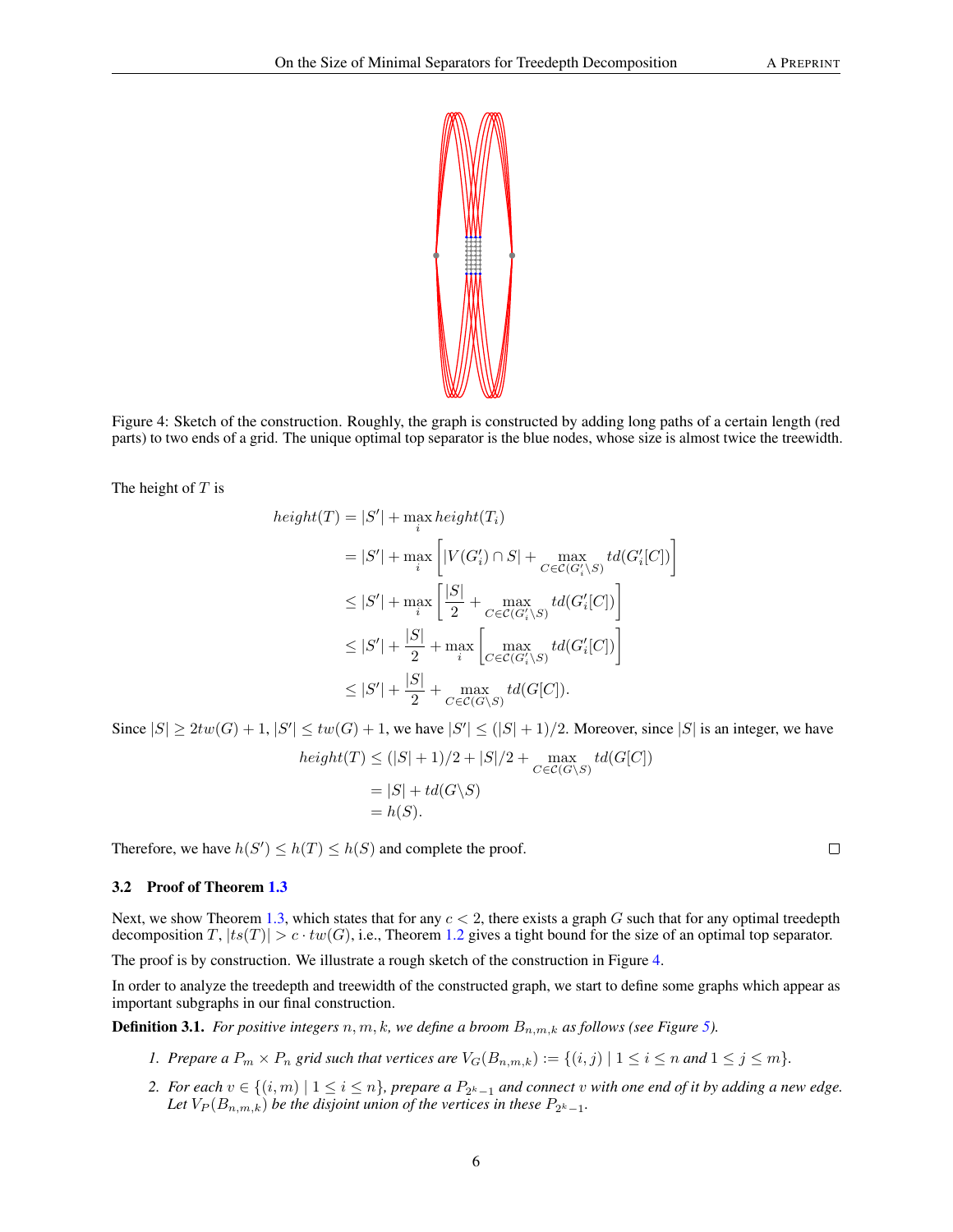

Figure 5: A broom.  $V_G(B_{n,m,k})$  and  $V_P(B_{n,m,k})$  are the blue vertices and the red vertices respectively.

<span id="page-6-0"></span>

Figure 6: S and  $Compress(S)$  are illustrated as the colored nodes in the left and right figure, respectively. The red nodes in the left figure is  $Bottom(S)$ .

**Definition 3.2.** Let T be a treedepth decomposition. For  $d \geq 1$ , the top d nodes of T is defined as  $top(T, d) := \{v \in$  $V(T) \mid depth(T, v) \leq d$ , where  $depth(T, v)$  *is the depth of v in a rooted tree T*.

**Definition 3.3.** *Let*  $S \subseteq V(B_{n,m,k})$  *such that*  $S \cap V_G(B_{n,m,k}) \neq \emptyset$ *. Define*  $Bottom(S) := \{(i,j) \in S \cap V_G(B_{n,m,k}) \mid$  $j \geq j'$  for any  $(i',j') \in S$ *}.* If for all  $(i,j) \in Bottom(S)$ ,  $j = m$ , then define  $Compress(S) := S$ . Otherwise, define  $Compress(S) := (S \setminus Bottom(S)) \cup \{(i, j + 1) \mid (i, j) \in Bottom(S)\}.$ 

<span id="page-6-1"></span>**Lemma 3.2.** Let G' be a graph. For  $k \geq 2n + td(G') + td(P_m \times P_n)$ , let G be a graph that is obtained by connecting  $G'$  and  $B_{n,m,k}$  by adding some edges between  $V(G')$  and  $\{(i,1) | 1 \le i \le n\}$ . Suppose there exists an optimal *treedepth decomposition* T *and an integer* d *with following conditions.*

- *There exists some*  $1 \leq j \leq m$  *such that*  $top(T, d) \cap \{(i, j) | 1 \leq i \leq n\} = \emptyset$ *.*
- For  $1 \le i \le n$ , let  $V_i$  be the nodes that are in  $\{(i,j) \mid 1 \le j \le m\}$  or in the path  $P_{2^k-1}$  that is connecting to  $(i, m)$ *. Then, for all*  $1 \leq i \leq n$ *, V<sub>i</sub> contains at least one node in top* $(T, d)$ *.*

*Then,*  $d \geq n$ *.* 

*Proof.* Since there exist some  $1 \le j \le m$  such that  $top(T, d) \cap \{(i, j) | 1 \le i \le n\} = \emptyset$ , we can assume that  $top(T, d)$ does not contain any node below this, i.e.,  $\{(i, j') \mid 1 \le i \le n \text{ and } j' \le j\}$  or  $V(G')$  because otherwise we can take a smaller  $d' < d$  which satisfies the second condition.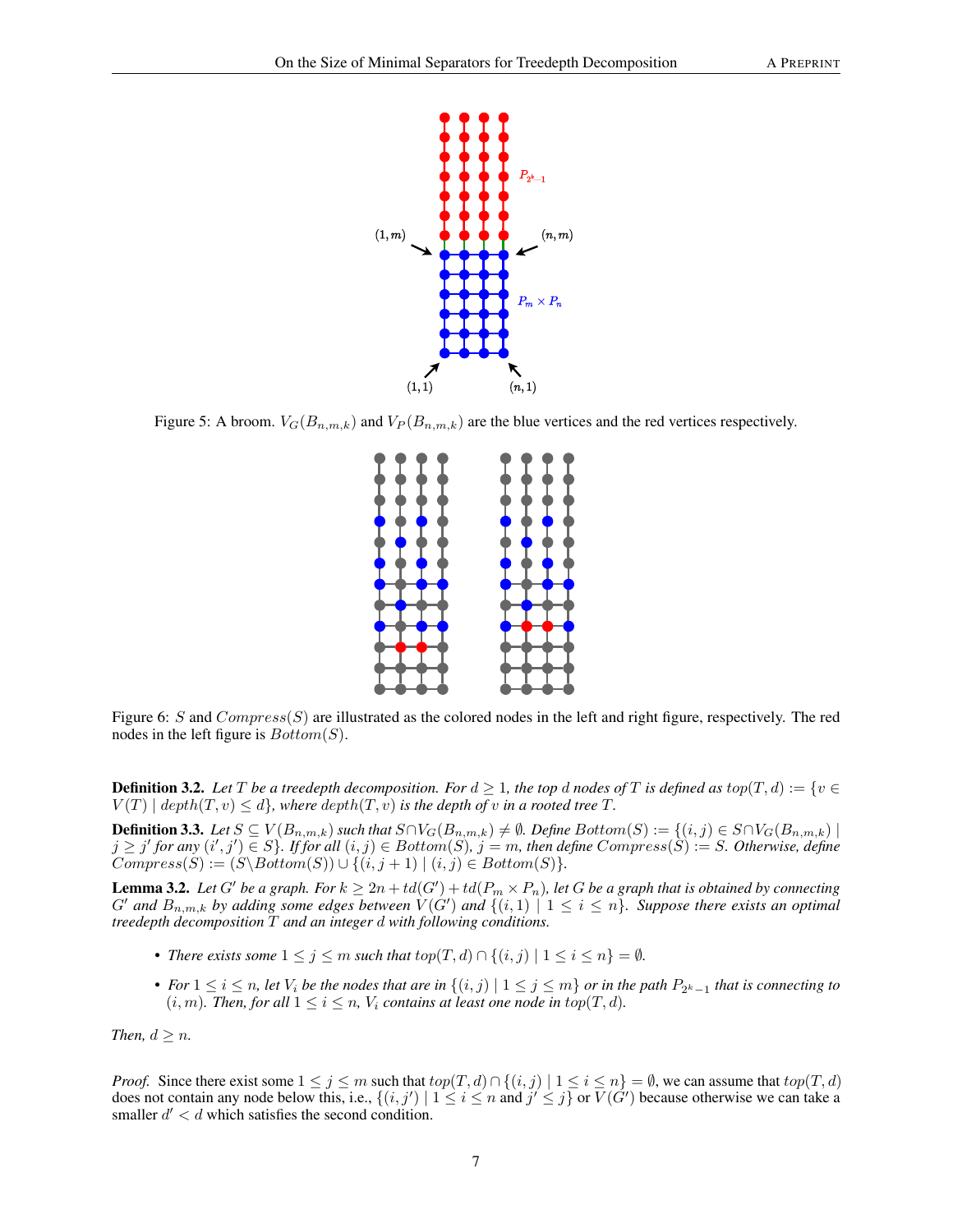

<span id="page-7-0"></span>Figure 7: A double broom.

Let X be the connected component in  $G\backslash top(T, d)$  which contains  $\{(i, 1) | 1 \le i \le n\}$  and  $V(G')$ . Note that decomposing  $P_{2^k-1}$  is still the bottleneck for treedepth decomposition because we have  $td(G[X]) \leq n + td(G') +$  $td(P_m \times P_n)$  while  $td(G[V_p(B_{n,m,k}) \setminus top(T, n)]) \geq k - n$ .

Suppose  $d < n$ . We are going to construct a new treedepth decomposition  $T'$  in the following manner such that  $h(\tilde{T}') \leq h(T)$ , i.e, T' is optimal, and  $Compress(top(T, d)) \subseteq top(T^7, d')$  for some  $d' \leq d$ .

1. Let  $T' := T$ .

2. Remove X from  $T'$  (when v is removed, the children of v are connected to the parent of v).

Note that at this step,  $h(T') = h(T)$ , otherwise it contradicts to the optimality of T.

- 3. If  $v = (i, j) \in Bottom(top(T, d))$ , replace v with  $(i, j + 1)$  in  $T'$ .
- 4. If  $T'$  contains more than one  $v$ , keep the one with smallest depth (this is unique) and remove others.

Then, we have some  $d' \leq d$  such that  $Compress(top(T, d)) \subseteq top(T', d')$ . Finally, we modify T' by

5. Appending an optimal treedepth decomposition of  $X \cup Bottom(top(T, d))$  to an appropriate node at depth d' of  $T'$  (such node exists).

Note that since  $td(G[X \cup Bottom(top(T, d))]) \leq n + td(G') + td(P_m \times P_n)$ , this does not increase the height of T'.

By repeatedly applying this algorithms to construct  $T'$  from  $T$ , we finally obtain an optimal treedepth decomposition  $T^*$  such that  $top(\overline{T^*}, \overline{d^*})$  contains only  $V_P(B_{n,m,k})$  or  $\{(i,m) \mid 1 \le i \le n\}$  for some  $d^* \le d$ . However, in this case, we clearly have  $d^* \ge n$  and therefore we have  $d \ge n$ , which is a contradiction.  $\Box$ 

**Definition 3.4.** For positive integers  $n, m, k, a$  double broom  $D_{n,m,k}$  is defined as follows (see Figure [7\)](#page-7-0).

- *1. Prepare a*  $P_m \times P_n$  *grid such that the vertices are*  $\{(i, j) | 1 \le i \le n \text{ and } 1 \le j \le m\}.$
- 2. For each  $v \in \{(i,j) \mid 1 \leq i \leq n \text{ and } j = 1, m\}$ , prepare a  $P_{2^k-1}$  and connect v with one end of it by adding *a new edge.*

<span id="page-7-1"></span>**Lemma 3.3.** Let  $k \ge 2n + 2td(P_m \times P_n)$ . Suppose there exists an optimal treedepth decomposition  $T$  of  $D_{n,m,k}$  and *an integer* d *with following conditions.*

• *There exists some*  $1 \leq j \leq m$  *such that*  $top(T, d) \cap \{(i, j) | 1 \leq i \leq n\} = \emptyset$ *.*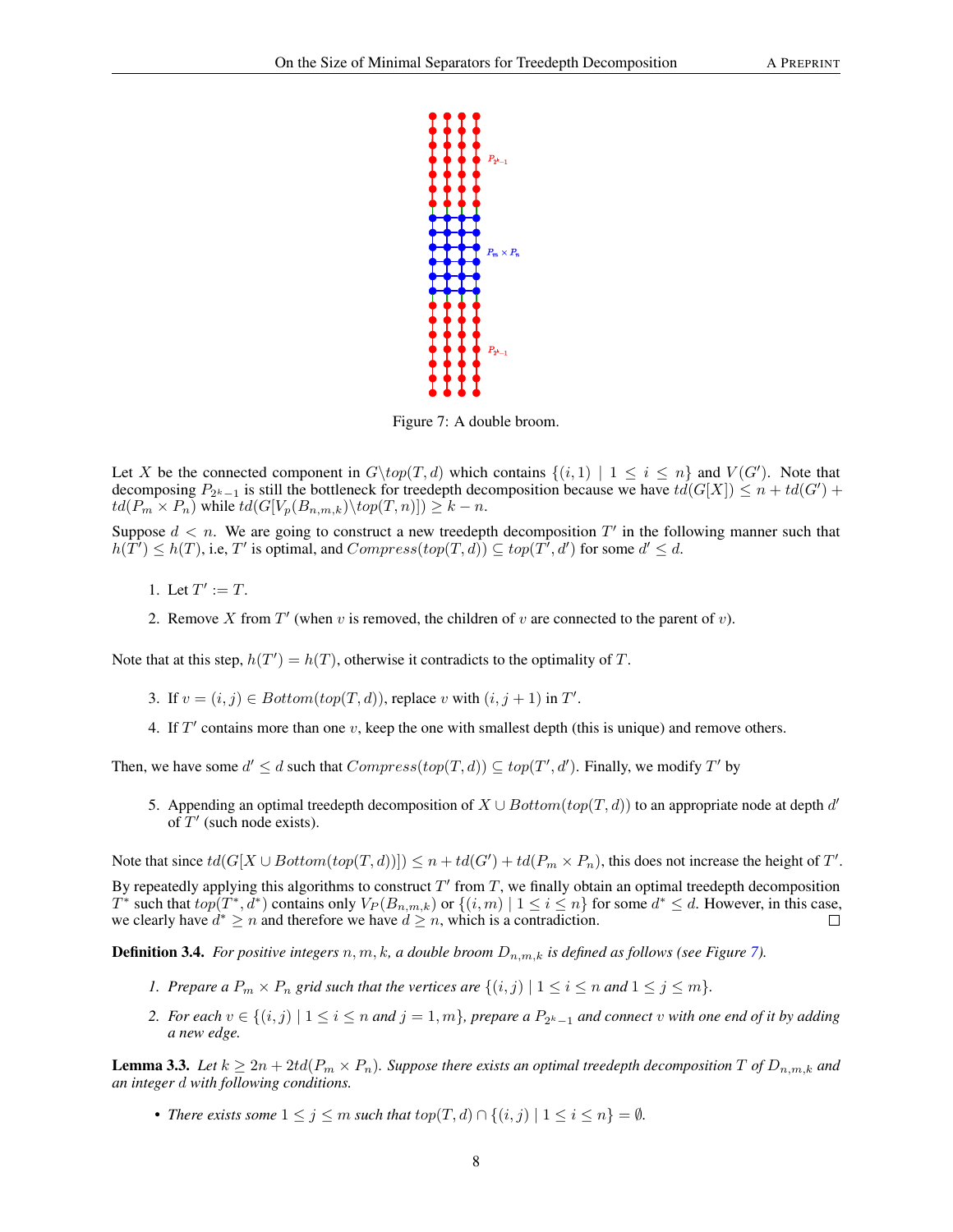- For  $1 \le i \le n$ , let  $V_i$  be the nodes that are in  $\{(i,j') \mid j' > j\}$  or in the path  $P_{2^k-1}$  that is connecting to  $(i, m)$ *. Then, for all*  $1 \leq i \leq n$ *, V<sub>i</sub> contains at least one node in top* $(T, d)$ *.*
- For  $i \leq i \leq n$ , let  $U_i$  be the nodes that are in  $\{(i,j') \mid j' < j\}$  or in the path  $P_{2^k-1}$  that is connecting to  $(i, 1)$ *. Then, for all*  $1 \leq i \leq n$ *,*  $U_i$  *contains at least one node in top* $(T, d)$ *.*

*Then,*  $d > 2n$ *.* 

*Proof.* Let  $V = \bigcup V_i$  and  $U = \bigcup U_i$ . We call  $top(T, 1)$  the nodes that are taken at step 1 and for  $t > 1$ , We call  $top(T, t) \setminus top(T, t - 1)$  the nodes that are taken at step t.

When both the second and the third conditions are unsatisfied, we cannot take nodes from both  $V$  and  $U$  in one step. Therefore, one of the smallest  $d$  is obtained by a scenario that we first satisfy the second step without taking any node from U and then satisfy the third condition. By Lemma [3.2,](#page-6-1) we need at least  $n + n = 2n$  steps and  $d \ge 2n$ .  $\Box$ 

<span id="page-8-0"></span>**Lemma 3.4.** Let T be a treedepth decomposition of  $P_{2^k-1}\times P_n$  grid whose vertices are  $\{(i,j) \mid 1\leq i\leq n$  and  $1\leq$  $j \leq 2^k-1$ }. Suppose that there exists a positive integer  $d$  and for any  $1 \leq j \leq 2^k-1$ , there exists some  $i$  such that  $(i, j) \in top(T, d)$ . Then,  $d \geq k$ .

*Proof.* The proof is by mathematical induction on k. When  $k = 1$ , this is trivial. Let s be the size of the top separator of T, i.e.,  $s = |ts(T)|$ . We can assume that  $s \leq k$ . Then, at least one component in  $(P_{2^k-1} \times P_n) \backslash ts(T)$  contains a grid  $P_{(2^k-1-s)/2} \times P_n$ . In order to have  $d \geq k$ , we should prove that  $d' \geq k-s$ , where  $d'$  is the d defined for the smaller grid. For  $s = 1$ , the size of the smaller grid is  $P_{2^{k-1}-1} \times P_n$  and by induction hypothesis, we have  $d' \geq k - 1$ . For  $s \ge 2$ , since  $\frac{2^{k-s}-1}{2} \le \frac{2^k-1-s}{2}$ , it can be shown by applying the previous case s times.

**Lemma 3.5.** *For*  $m \ge 2^{2n+1} - 1$  *and*  $k \ge 2n + 2td(P_m \times P_n)$ ,  $td(D_{n,m,k}) = 2n + k$ *.* 

*Proof.* Considering a treedepth decomposition whose top separator is  $\{(i, j) | 1 \le i \le n \text{ and } j = 1, m\}$  and then decomposing each  $P_{2^k-1}$ , we obtain  $td(D_{n,m,k}) \leq 2n+k$ .

Let T be an optimal treedepth decomposition of  $D_{n,m,k}$ . By Lemma [3.4,](#page-8-0) there exists some  $1 \le j \le m$  such that  $top(T, 2n) ∩ \{(i, j) | 1 \le i \le n\} = ∅.$ 

Let  $P_i$  be the path  $P_{2^k}$  which consists of  $(i, m)$  and the  $P_{2^k-1}$  connecting to it. Also, let  $Q_i$  be the path  $P_{2^k}$  which consists of  $(i, 1)$  and the  $P_{2^k-1}$  connecting to it. Then, We can assume that for all  $1 \le i \le n$ ,  $top(T, 2n)$  contains at least one node of both  $P_i$  and  $Q_i$ , because  $td(P_{2^k}) = k + 1$  and otherwise  $td(D_{n,m,k}) \ge 2n + k + 1$ .

By Lemma [3.3,](#page-7-1) we need at least  $2n$  steps for this and at least for one i,  $V_i$  or  $U_i$  contains only one node in  $top(T, 2n)$ . Then, we have  $P_{2^{k-1}}$  somewhere in  $D_{n,m,k}\setminus top(T,2n)$ . Since  $td(P_{2^{k-1}})=k$ , we have  $td(D_{n,m,k})\geq 2n+k$ .

Therefore, we have  $td(D_{n,m,k}) = 2n + k$ .

 $\Box$ 

**Definition 3.5.** Let  $G_{n,m,k,l}$  be the graph that is constructed as follows (see Figure [8\)](#page-9-1).

- *1.* Prepare a  $P_m \times P_n$  grid such that the vertices are  $V_G(G_{n,m,k,l}) := \{(i,j) \mid 1 \le i \le n \text{ and } 1 \le j \le m\}.$
- *2. Prepare* l *new vertices* W*.*
- *3. For all*  $\{(i,j) \mid 1 \le i \le n \text{ and } j = 1, m\}$  and for all  $v ∈ W$ , prepare a  $P_{2^k-1}$ . Connect one end of this path *to* (i, j) *by adding an edge, and connect the other end to* v *by adding an edge.*

<span id="page-8-1"></span>**Lemma 3.6.** Let G' be a graph with  $tw(G') \geq 1$  and let P be a path. Let G be the graph that is obtained by adding an *edge between*  $u \in V(G')$  and  $v \in V(P)$ . Then,  $tw(G) = tw(G')$ .

*Proof.* Consider an optimal tree decomposition of G' and let X be one of the bags that contain u. Let  $v_1, \ldots v_k$  the vertices that constructs P such that  $v_i$  and  $v_{i+1}$  are connected. We can assume that u and  $v_1$  are connected in G. Prepare new bags  $X_0 = \{u, v_1\}$  and  $X_i = \{v_i, v_{i+1}\}$  for  $1 \le i \le k-1\}$ . Then, extend the tree decomposition of  $G'$ by connecting X and  $X_0$ , and then connecting  $X_i$  and  $X_{i+1}$  for  $1 \le i \le k-1$ . Then, this decomposition has width  $tw(G')$  and is an optimal tree decomposition of G.  $\Box$ 

<span id="page-8-2"></span>**Lemma 3.7.** *For*  $m \ge n$ *, the treewidth of*  $G_{n,m,k,l}$  *is at most*  $n + l$ *.*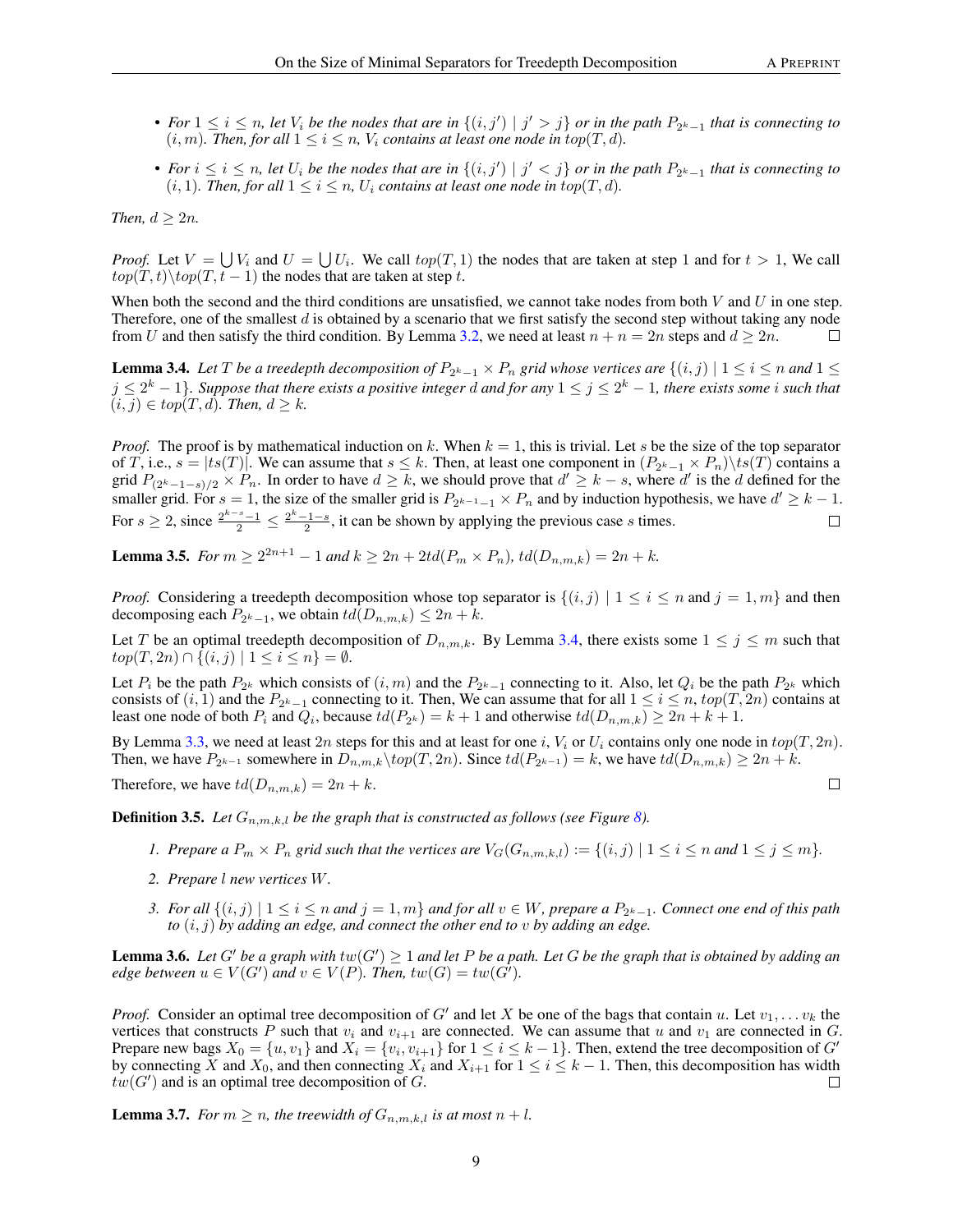$\Box$ 

<span id="page-9-1"></span>

Figure 8:  $G_{n,m,k,l}$ . The graph is drawn on a projective plane. The vertices of the same color on the dotted cycle are identical. W is the set of vertices that are on the dotted cycle.

*Proof.* By Lemma [3.6,](#page-8-1)  $tw(G_{n,m,k,l}\backslash W) = tw(P_m \times P_n) = n$ . Consider an optimal tree decomposition of  $G_{n,m,k,l}\backslash W$ and then extend all of the bags by adding the vertices in W. Then, we obtain a tree decomposition of  $G_{n,m,k,l}$  of width  $n+l.$ 

<span id="page-9-2"></span>**Lemma 3.8.** *For*  $m \ge 2^{2n+1} - 1$  *and*  $k \ge 2n + 2td(P_m \times P_n)$ ,  $\{(i, j) | 1 \le i \le n \text{ and } j = 1, m\}$  *is the unique top separator of optimal treedepth decomposition of*  $G_{n,m,k,3}$ .

*Proof.* By considering a treedepth decomposition whose top separator is  $\{(i, j) | 1 \le i \le n \text{ and } j = 1, m\}$  and then remove W,  $td(G_{n,m,k,l}) \leq 2n + 1 + k$ .

Since  $2n + k = td(D_{n,m,k}) \le td(G_{n,m,k,1}) \le td(G_{n,m,k,2}) \le td(G_{n,m,k,3}) \le 2n + 1 + k$ , we have  $td(G_{n,m,k,2}) =$  $td(G_{n,m,k,3}).$ 

Then, for all optimal treedepth decomposition of  $G_{n,m,k,3}$ , the top separators only contain the vertices in  $V_G(G_{n,m,k,3})$ .

We show the lemma by induction on n. When  $n = 1$ , we have to take two nodes from  $V_G(G_{1,m,k,3})$  to get a separator and the only optimal top separator is  $\{(1, 1), (1, m)\}.$ 

Suppose we have shown the lemma for  $n \leq n'$ . Let T be an optimal treedepth decomposition for  $G_{n'+1,m,k,3}$ . Let  $v = (i_v, j_v) \in ts(T)$  which is removed in step 1. Then, we have  $G_{n',m-1,k,3}$  as a minor of  $G_{n'+1,m,k,3}\$ . optimal top separator of this graph have to contain  $\{(i, j) | i \neq i_v \text{ and } j = 1, m\}$  because otherwise it contradicts to the induction hypothesis. To get a separator, we have to take at least two more nodes and the only choice is  $\{(i_v, 1), (i_v, m)\}$ and the case is shown for  $n = n^{\gamma} + 1$ .

Therefore, for all n, any optimal treedepth decomposition of  $G_{n,m,k,3}$  has a unique top separator.

Theorem [1.3](#page-1-0) is shown as a corollary of Lemma [3.8.](#page-9-2)

*Proof of Theorem [1.3.](#page-1-0)* Consider  $G_{n,m,k,3}$  for  $m \ge 2^{2n+1} - 1$  and  $k \ge 2n + 2td(P_m \times P_n)$ . By Lemma [3.7,](#page-8-2) we have  $td(G_{n,m,k,3}) \leq n+3$ , but any optimal top separator has size  $2n$ .  $\Box$ 

# <span id="page-9-0"></span>4 Special Graph Classes

We have shown that the upper bound on the size of an optimal top separator is  $2tw$  and this is tight. In this section, we give some graph classes such that the upper bound is smaller than  $2tw$ . Those graph classes include chordal graphs and outerplanar graphs.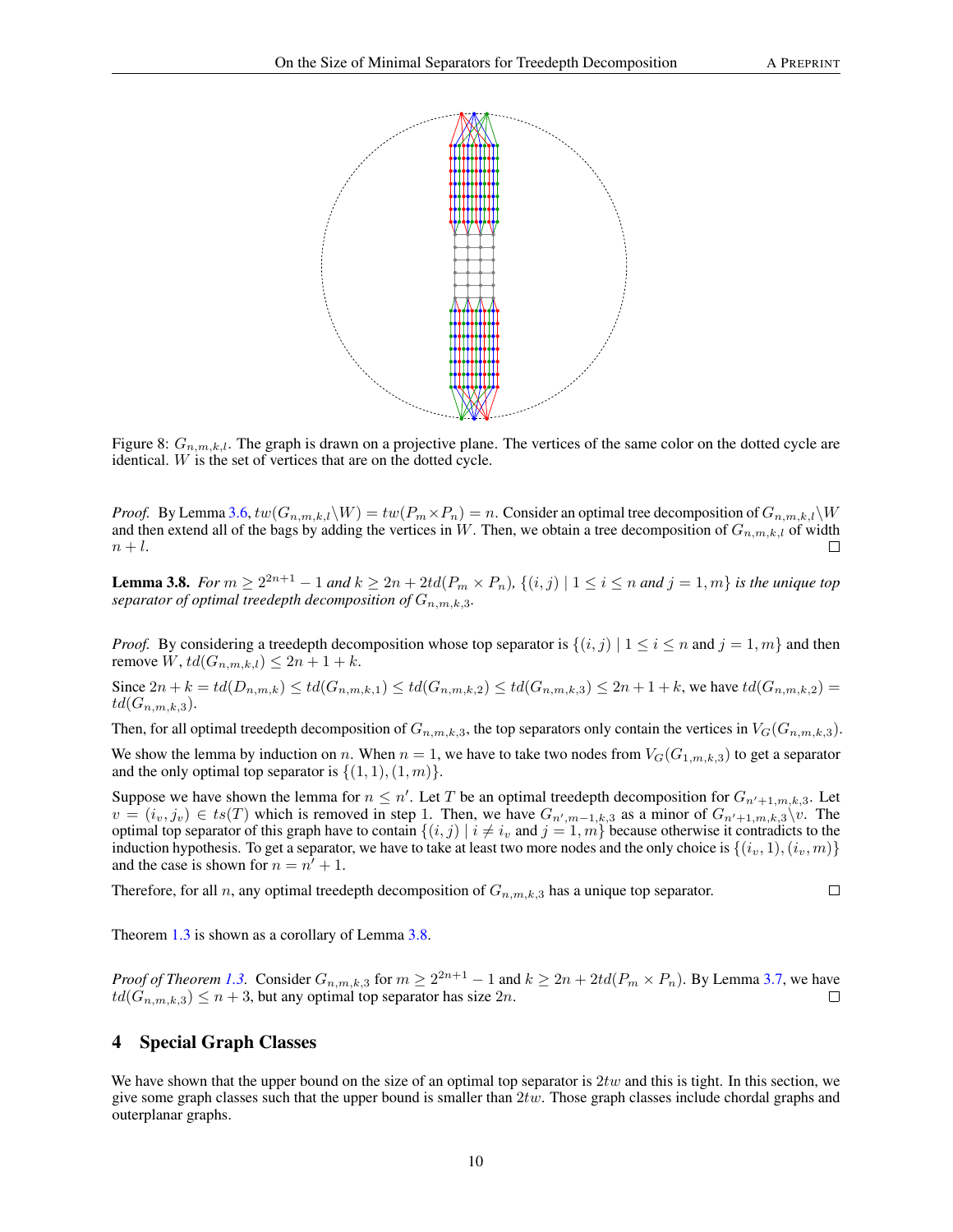## 4.1 Chordal Graphs

A cycle is chordless if there are two nodes in the cycle that are not adjacent to each others. A graph  $G$  is chordal if there is no chordless cycle of length four or more.

To handle maximal cliques and minimal separators, we introduce clique trees.

Definition 4.1 (Clique tree). *Let* G *be a graph, and let* V *be the set of all maximal cliques in* G*. A clique tree is a tree*  $\mathcal{T} = (\mathcal{V}, \mathcal{E})$  such that, for every vertex v in G, the set of maximal cliques containing v induces a connected subtree of  $\tau$ .

Following lemmas states the important characteristics of chordal graphs.

<span id="page-10-0"></span>Lemma 4.1 ([\[10\]](#page-12-17)). *A graph* G *is chordal if and only if there exists a clique tree of* G*.*

<span id="page-10-1"></span>**Lemma 4.2** ([\[12\]](#page-12-18)). Let S be a minimal separator of chordal graph G, and let  $\mathcal{T} = (\mathcal{V}, \mathcal{E})$  be a clique tree of G. Then, *there exist two cliques*  $C, C' \in V$  *such that*  $\{C, C'\} \in \mathcal{E}$  *and*  $C_i \cap C_j = S$ *.* 

<span id="page-10-2"></span>Lemma 4.3 ([\[3\]](#page-11-2)). *Let* G *be a chordal graph, and let* V *be the set of all maximal cliques in* G*. Then, we have*

$$
tw(G) = \max_{C \in \mathcal{V}} |C| - 1.
$$

The upper bound for chordal graph is stated as the following theorem.

Theorem 4.1. *Let* G *be a chordal graph that is not complete and let* T *be any treedepth decomposition of* G*. Then,*  $ts(T) \leq tw(G)$ .

*Proof.* By Lemma [4.1,](#page-10-0) there exist a clique tree  $\mathcal T$ . By Lemma [4.2,](#page-10-1) we know that, for any minimal separator  $S \in \Delta_G$ , there exist  $C, C' \in V$  such that  $C \neq C'$  and  $C \cap C' = S$ . We then know by Lemma [4.3](#page-10-2) that

$$
|S| \le \max\{|C|, |C'|\} - 1
$$
  
\n
$$
\le \max_{C \in \mathcal{V}} |C| - 1
$$
  
\n
$$
= tw(G).
$$

#### 4.2 Outerplanar Graphs

A graph  $G$  is outerplanar if it has an embedding on the surface of a sphere such that every edge does not cross with each other and all vertices are on the same face of the embedding.

The following lemma characterizes outerplanar graphs in terms of the graph minor.

<span id="page-10-4"></span>**Lemma 4.4** ([\[21\]](#page-12-19)). A graph G is outerplanar if and only if G is does not contain  $K_{2,3}$  or  $K_4$  as a minor, where  $K_{2,3}$  is *the complete bipartite graph between* 2 *nodes and* 3 *nodes, and* K<sup>4</sup> *is the complete graph with* 4 *nodes.*

**Definition 4.2** (Full Component). Let G be a graph and let S be a separator. A connected component of  $G \ S$  is called *a full component associated with* S *if*  $N(C) = S$ *, where*  $N(C)$  *is the open neighbors of* C *in graph* G.

The following lemma characterizes minimal separators by full components.

<span id="page-10-3"></span>Lemma 4.5 ([\[11\]](#page-12-20)). *Let* G *be a graph and let* S *be a separator. Then,* S *is a minimal separator if and only if there exist two components*  $C_1$  *and*  $C_2$  *of*  $G \ S$  *such that both*  $C_1$  *and*  $C_2$  *are full components associated with* S.

The upper bound for outerplanar graphs is stated as follows.

<span id="page-10-5"></span>Theorem 4.2. *Let* G *be an outerplanar graph that is not complete and let* T *be any optimal treedepth decomposition of G. Then,*  $ts(T) \leq tw(G) \leq 2$ .

*Proof.* Let G be an outerplanar graphs. It is well known that the treewidth of outerplanar graph is at most 2. When the treewidth is 1, the graph is a tree. We know that all minimal separators of the graph tree have size 1. Therefore, we have the theorem for when  $G$  is a tree.

From now, we consider the outerplanar graphs with treewidth *exactly* 2. We will show that our conjecture is true for outerplanar graphs, by showing that every minimal separators of an outerplanar graph have size at most 2.

Let S be a minimal separator of G. Then, by Lemma [4.5,](#page-10-3) we have at least two full components  $C_1$  and  $C_2$  associated with S. Suppose  $|S| \geq 3$ . Let  $v_1 \in C_1$  and  $v_2 \in C_2$ . Consider a graph G' that is obtained from G by contracting all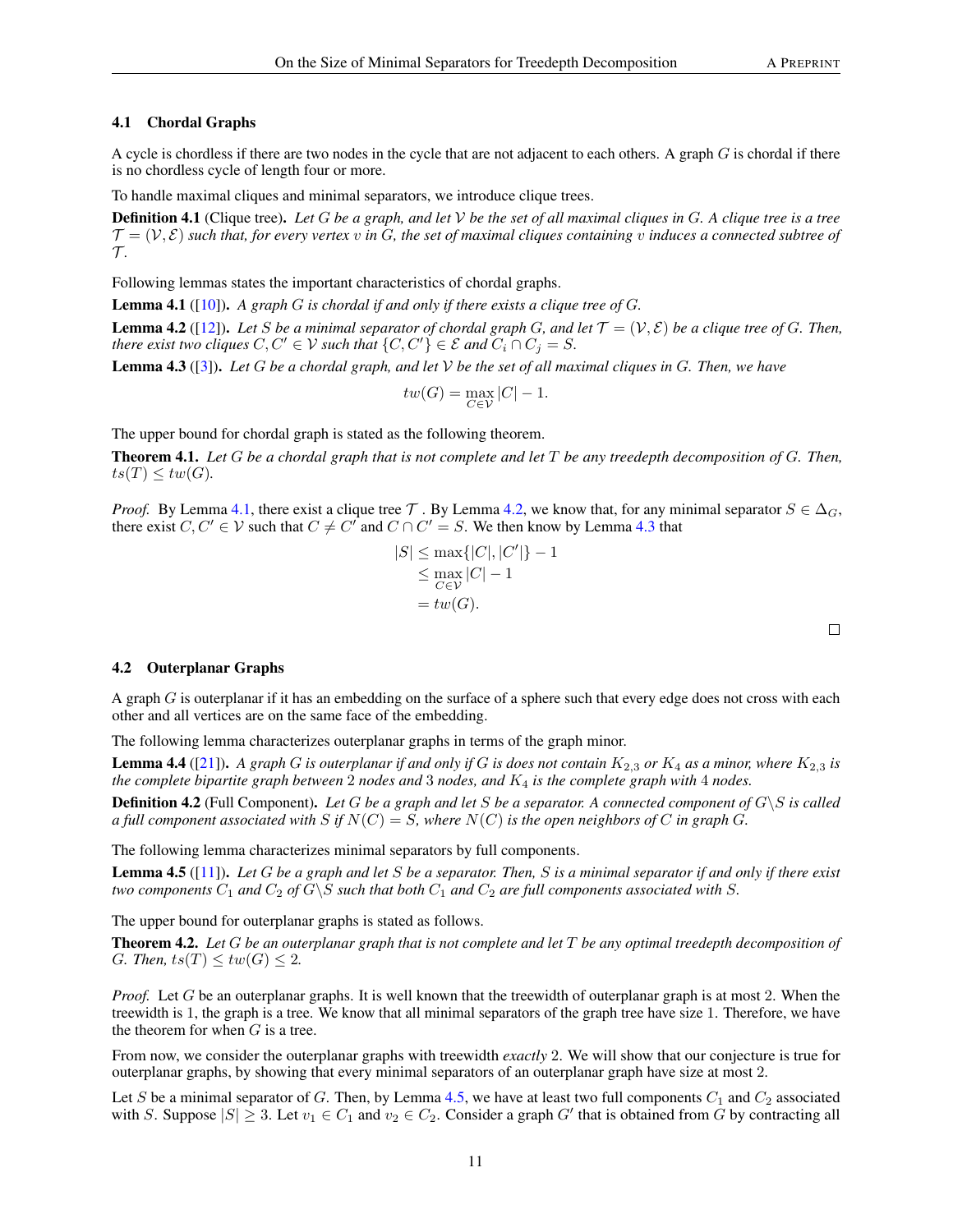<span id="page-11-3"></span>

Figure 9: Planar graph with  $tw = 3$  and  $ts(T) = 4$  for any optimal treedepth decomposition T. The red nodes are one of the optimal top separators.

edges in  $C_1$  and  $C_2$ . In  $G'$ ,  $v_1$  and  $v_2$  are connected to all nodes in S because  $N(C_1) = N(C_2) = S$  in G. Then,  $G'$ contains a complete bipartite graph between  $U = \{v_1, v_2\}$  and  $V = S$  as a subgraph. Since  $|S| \ge 3$ ,  $G'$  contains  $K_{2,3}$ as a subgraph and G contains  $K_{2,3}$  as a minor. That contradicts Lemma [4.4.](#page-10-4) Therefore, for any minimal separator S, we have  $|S| \leq 2$ .  $\Box$ 

## 4.2.1 Planar Graphs

While we can upper bound the size of any optimal top separator by tw for outerplanar graphs by Theorem [4.2,](#page-10-5) this bound is not true for planar graphs. Indeed, Figure [9](#page-11-3) has treewidth 3, but any optimal treedepth decomposition of this graph has a top separator whose size is 4. So far we do not have a tight upper bound for general planar graphs and we let this problem as future work.

## 4.3 Cographs

A graph  $G$  is cograph if any of its subgraph with size 4 is not a simple path.

To prove our conjecture for cographs, we use the following lemma:

Lemma 4.6 ([\[14\]](#page-12-21)). *If a graph* G *is cograph, we have*

 $tw(G) = td(G) - 1.$ 

We then have the following theorem, which is quite straightforward from the lemma.

Theorem 4.3. *Let* G *be a cograph that is not complete. Then, for any optimal treedepth decomposition* T *of* G*,*  $ts(T) \leq tw(G)$ .

*Proof.* If G is not complete, G has a separator and for any optimal treedepth decomposition T, we have  $|ts(T)| \leq$  $td(G) - 1 = tw(G).$ 

# 5 Conclusion

In this paper, we proved that for any graph  $G$ , there is an optimal treedepth decomposition such that the size of its top separator is at most  $2tw(G)$ , i.e.,  $|ts(T)| \leq 2tw(G)$ . Also, we proved that this bound is tight, i.e., for any  $c < 2$ , there exists a graph G such that for any optimal treedepth decomposition T of G,  $|ts(T)| > c \cdot tw(G)$ . This answers to the previous conjecture stated in [\[25\]](#page-12-12). We also showed a smaller upper bound on the size of an optimal top separator for some graph classes such as chordal graphs and outerplanar graphs.

# References

- <span id="page-11-0"></span>[1] *PACE 2020*. <https://pacechallenge.org/2020/>. Accessed: 2020-08-11.
- <span id="page-11-1"></span>[2] H. L. BODLAENDER, J. R. GILBERT, H. HAFSTEINSSON, AND T. KLOKS, *Approximating treewidth, pathwidth, frontsize, and shortest elimination tree*, J. Algorithms, 18 (1995), pp. 238–255.
- <span id="page-11-2"></span>[3] V. BOUCHITTÉ AND I. TODINCA, *Treewidth and minimum fill-in: Grouping the minimal separators*, SIAM Journal on Computing, 31 (2001), pp. 212–232.